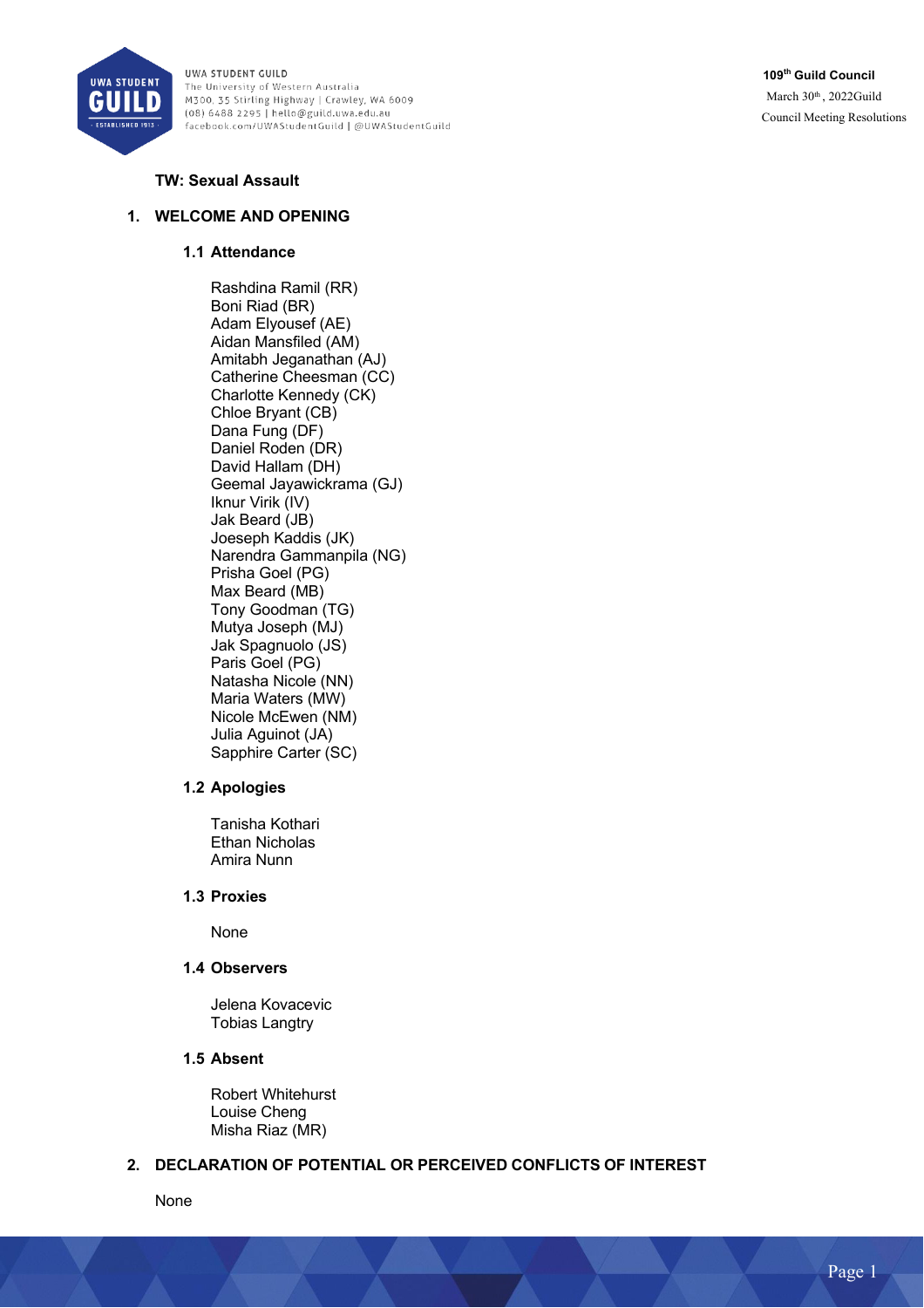

# **3. CONFIRMATION OF PREVIOUS MINUTES**

*RR passes a motion to accept the previous Guild Council minutes. This motion passed unanimously.*

### **4. BUSINESS ARISING FROM PREVIOUS MINUTES**

None

### **5. BUSINESS COMPLETED VIA CIRCULAR**

None

#### **6. DIRECTORS REPORTS**

- 6.1 Managing Director
- 6.2 Finance Director

*RR moves a motion to move in camera. This motion passed unanimously. GC moved in camera for further discussion.* 

RR moves a procedural motion to move the chair to PG temporarily.

- 6.3 Commercial
- 6.4 Student Services

NOTE: The remaining reports were discussed during the in-camera session, and thus no formal meeting minutes will be recorded.

#### **7. QUESTION TIME – Directors Reports**

*RR moved a procedural motion to accept directors' reports. This motion passed unanimously.*

#### **8. STUDENT REPORTS**

- 8.1 President (As Tabled = AT)
- 8.2 Vice President (AT)
- 8.3 General Secretary (AT)
- 8.4 Guild Chair (AT)
- 8.5 Education Council President (AR = As Read) DH mentions that Ed Council was the day before and the issue of incorporated clubs was raised.
- 8.6 Societies Council President (AT)
- 8.7 Public Affairs Council President (AT)
- 8.8 WASAC Chair (Not Submitted = NS)
- 8.9 Women's Officer (AR)
	- CB added that she met with JB regarding the Soc response to the NSS survey results.
- 8.10 Welfare Officer (AT)
- 8.11 Postgraduates Students' Association President (AR)

MB adds that progress has been made about the RGP scholarships and MB will be lobbying for them alongside Curtin PSA president.

- 8.12 International Students' Department President (AT)
- 8.13 Residential Students' Department President (NS)
- 8.14 Environment Officer (AT)
- 8.15 Sports Officer (AT)
- 8.16 Access Department (AT)
- 8.17 Pride Officers (AT)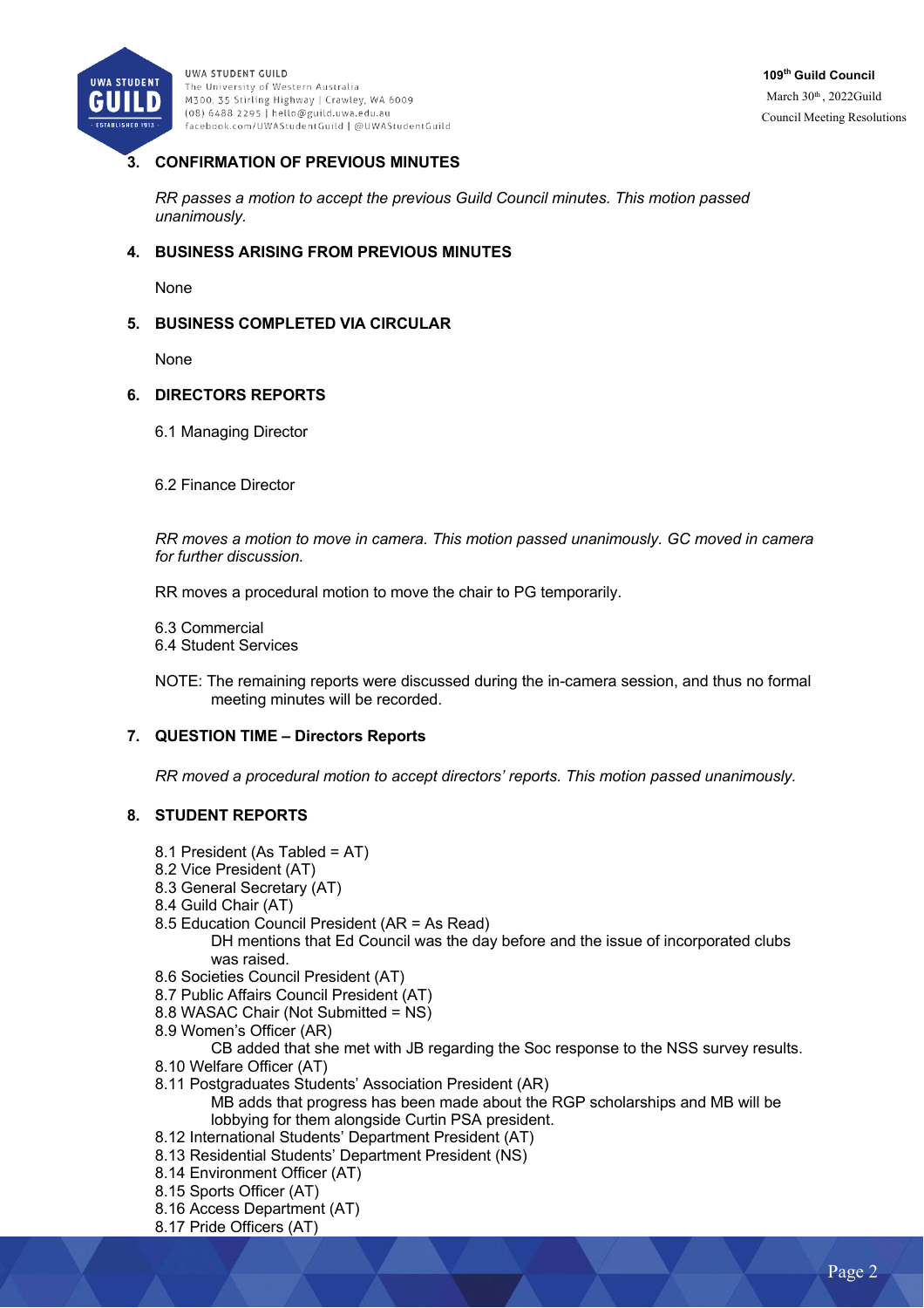

8.18 Ethnocultural Department Officers (AT) 8.19 Volunteering Chair (AT) 8.20 OGC (6/13) 8.21 MASA President

*PG moves a procedural motion to pass chair back to RR.* 

### **9. QUESTION TIME – Student Reports**

*RR moved a procedural motion to accept student reports. This motion passed.* 

#### **10. BUSINESS FROM THE EXECUTIVE**

**None** 

#### **11 ELECTIONS**

11.1 Welfare & Advocacy Committee. Election for Chair of Committee

AJ nominated PG for the role of Chair.

Moved by: Amitabh Jeganathan (AJ) Seconded by: Narendra Gammanpila (NG)

*PG was elected unopposed as chair of the Welfare & Advocacy Committee*

- 11.2 Sponsorship Working Group elections
	- 11.2.1 Up to three (3) Guild Department representatives, one of whom must identify as a female or non-binary

AM nominated SC, JK, CB.

Moved by: Aidan Mansfield (AM) Seconded by: Narendra Gammanpila (NG)

*SC, JK, CB were elected to the Sponsorship Working Group* 

11.2.2 Up to three (3) Ordinary Guild Councillors, at least one of which whom must identify as a female or non-binary

AM nominated PG, MR, BR.

Moved by: Aidan Mansfield (AM) Seconded by: Narendra Gammanpila (NG)

*PG, MR, BR were elected to the Sponsorship Working Group* 

#### **12 MOTIONS ON NOTICE (OPERATIONS)**

12.1The 109<sup>th</sup> endorses the following changes to council:

- 12.1.1 Adjusting point 105 of the standing orders accordingly to align with a new break structure.
- 12.1.2 An initial 5-minute break after the first 55 minutes is to be observed. With council not to exceed 1 hour and 10 minutes if it's disruptive to stop conversations at 1 hour.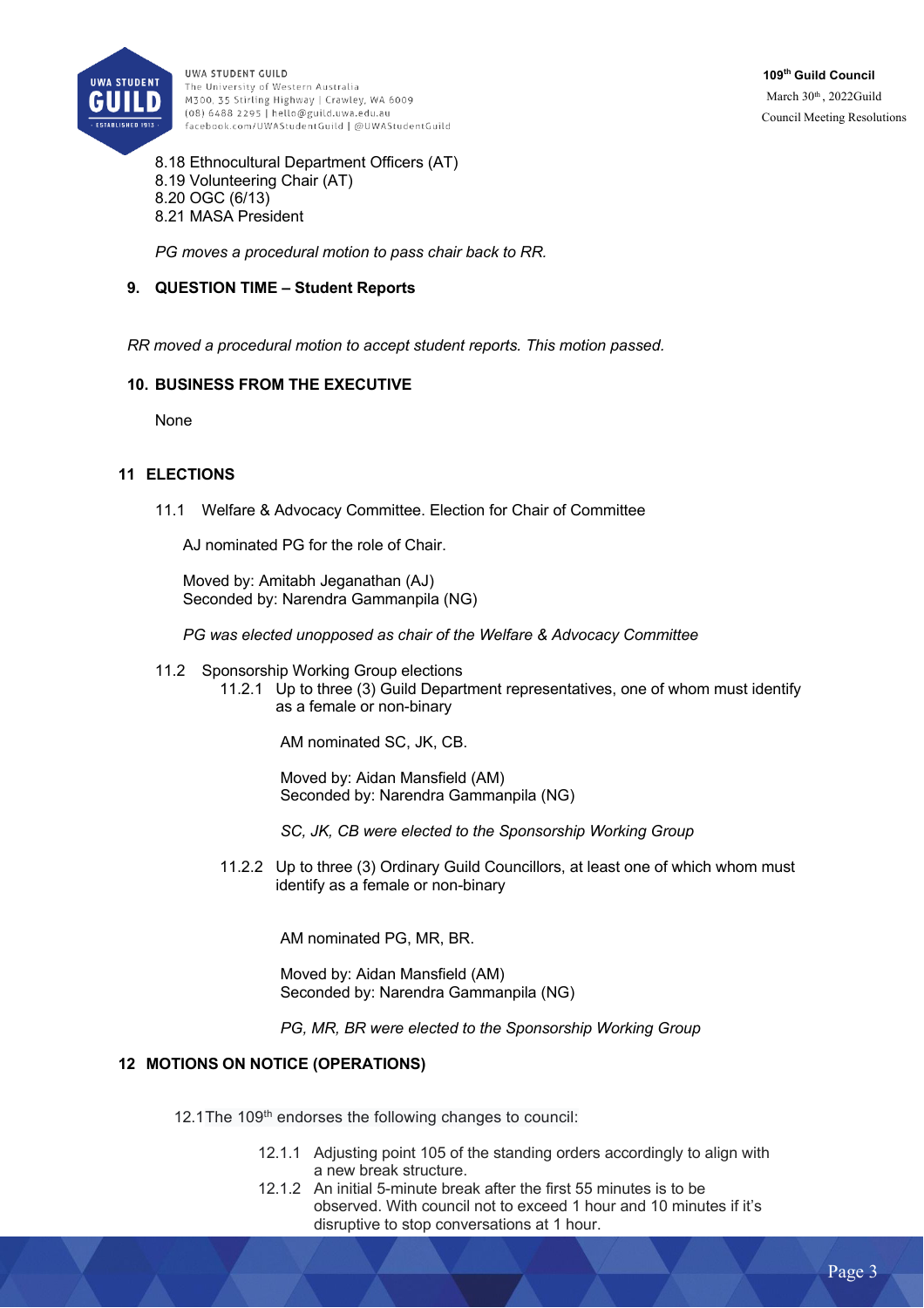

- 12.1.3 A second 10-minute break after the first hour and 55 mins is to be observed. With council not to exceed 2 hours and 10 mins without this break.
- 12.1.4 A third 10-minute break after the second hour and 55 mins is to be observed. With council not to exceed 3 hours and 10 mins without this break.
- 12.1.5 The four-hour maximum of council to remain unchanged.
- 12.1.6 The only conversation allowed to continue after the break should have occurred is that which pertains to the current agenda item being discussed
- 12.1.7 Requests the General Secretary to timetable these in the agenda as reminders so that anyone on council can 'call-out' when these breaks are not observed in the times outlined. With a view to review this singular point at the next council if estimating the appropriate times is not feasible.
- 12.1.8 Mandating these breaks to be non-optional and not "majority-voted" for (e.g. "does anyone want a break now or do you mind if we keep going?")

Moved: Sapphire Carter (SC) Seconded: Dana Fung (DF)

SC proposes ammendants to all the points of the motions. These ammendants were friendly and thus passed without discussion. DF reiterates the sentiment expressed by SC. .

*RR conducts a vote on motion 12.1. The motion passed.* 

12.2 The 109th Guild Council confirms the appointment of Rebeka Morrison and Nakita Humes as WASAC Co-Chairs, upon recommendation from WASAC.

> Moved: Aidan Mansfield (AM) Seconded: Narendra Gammanpila (NG)

*RR conducts a vote on motion 12.2. The motion passed unanimously.* 

12.3 The 109<sup>th</sup> Guild Council accepts the resignation of Anwar Farhan from the position of Pride Officer, effective immediately.

> Moved: Amitabh Jeganathan (AJ) Seconded: Narendra Gammanpila (NG)

*RR conducts a vote on motion 12.3. The motion passed unanimously.* 

### **13 MOTIONS WITHOUT NOTICE (OPERATIONS)**

13.1The 109<sup>th</sup> Guild Council approves the regulations for the Lyn Beazley institute upon recommendations from the Governance Committee

> Moved: Aidan Mansfield (AM) Seconded: Rashdina Ramli (RR)

*RR moves a procedural motion to move chair to PG.* 

DH moves a motion to have this motion be approved via circular so the regulations can be distributed.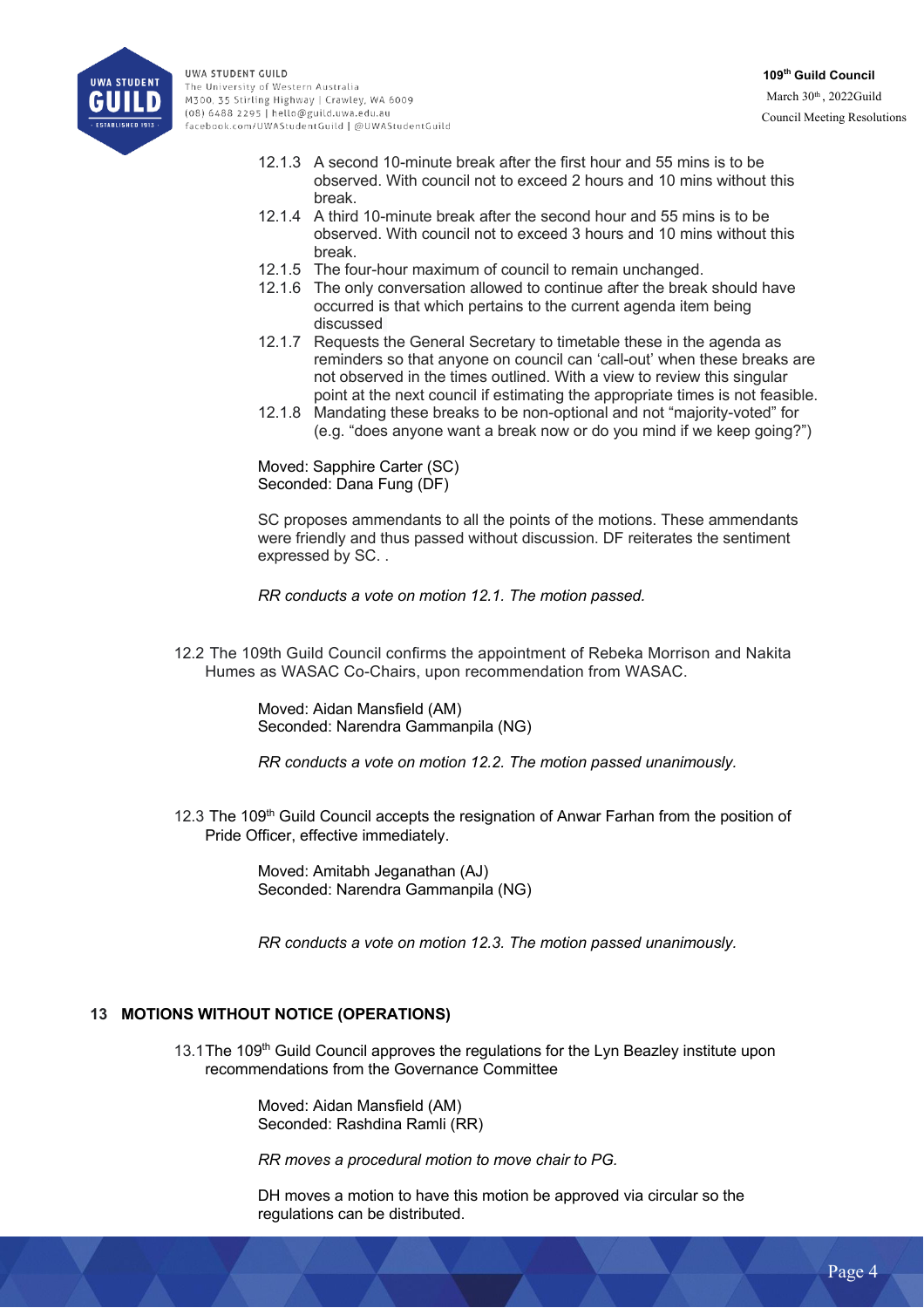

**109th Guild Council** March 30th, 2022Guild Council Meeting Resolutions

13.2The 109th Council approves the terms of references for the following committees upon the recommendation of the Governance committee:

> 13.2.1 UWA Student Project Board 13.2.2 UWA Student Research Hub

Moved: Amitabh Jeganathan (AJ) Seconded: Rashdina Ramli (RR)

*RR conducts a vote on motion 13.2. The motion passed unanimously.* 

PG moved chair back to RR.

# **14 MOTIONS ON NOTICE (REPRESENTATION)**

14.1The 109th Guild Council:

- 14.1.1 Stands in solidarity with Ukraine and Russian citizens resisting the Russian regime's authoritarian rule and attack on innocent civilians.
- 14.1.2 Recognises the impact war and imperialism inflict on everyone, which continue to fuel the refugee crisis around the world.
- 14.1.3 Opposes and recognises the double standard of the Western media's coverage of the Ukraine crisis, which shuns Ukrainians of colour and "uncivilised' refugees from different war-torn countries around the world.
- 14.1.4 Supports all refugees escaping war and recognises the displacement of culturally and linguistically diverse people around the world must receive increased recognition from its elected representatives, all students, and the media.
- 14.1.5 Supports all UWA students affected by crises occurring overseas and commits to sharing relevant support services available, such as Student Assist for welfare and academic support.
- 14.1.6 Endorses fundraising efforts by the Ethnocultural Department to raise awareness about crises happening globally, which include the Ukrainian crisis.
- 14.1.7 *Stands in the tradition of UWA student's anti-war activism against Australian imperialism and the war drive of all imperialist nations*
- 14.1.8 *Condemns both Russian and western imperialism and recognises that Western countries like Australia and the USA and Germany are using this crisis to expand their militarism at the expense of civilian populations domestically and abroad*

Moved: Adam Elyousef (AE) Seconded: Geemal Jayawickrama (GJ)

NM suggests 2 ammendants and speaks on them.

*14.1.7 Stands in the tradition of UWA student's anti-war activism against Australian imperialism and the war drive of all imperialist nations*

*14.1.8 Condemns both Russian and western imperialism and recognises that Western countries like Australia and the USA and Germany are using this crisis to expand their militarism at the expense of civilian populations domestically and abroad*

This amendment was friendly.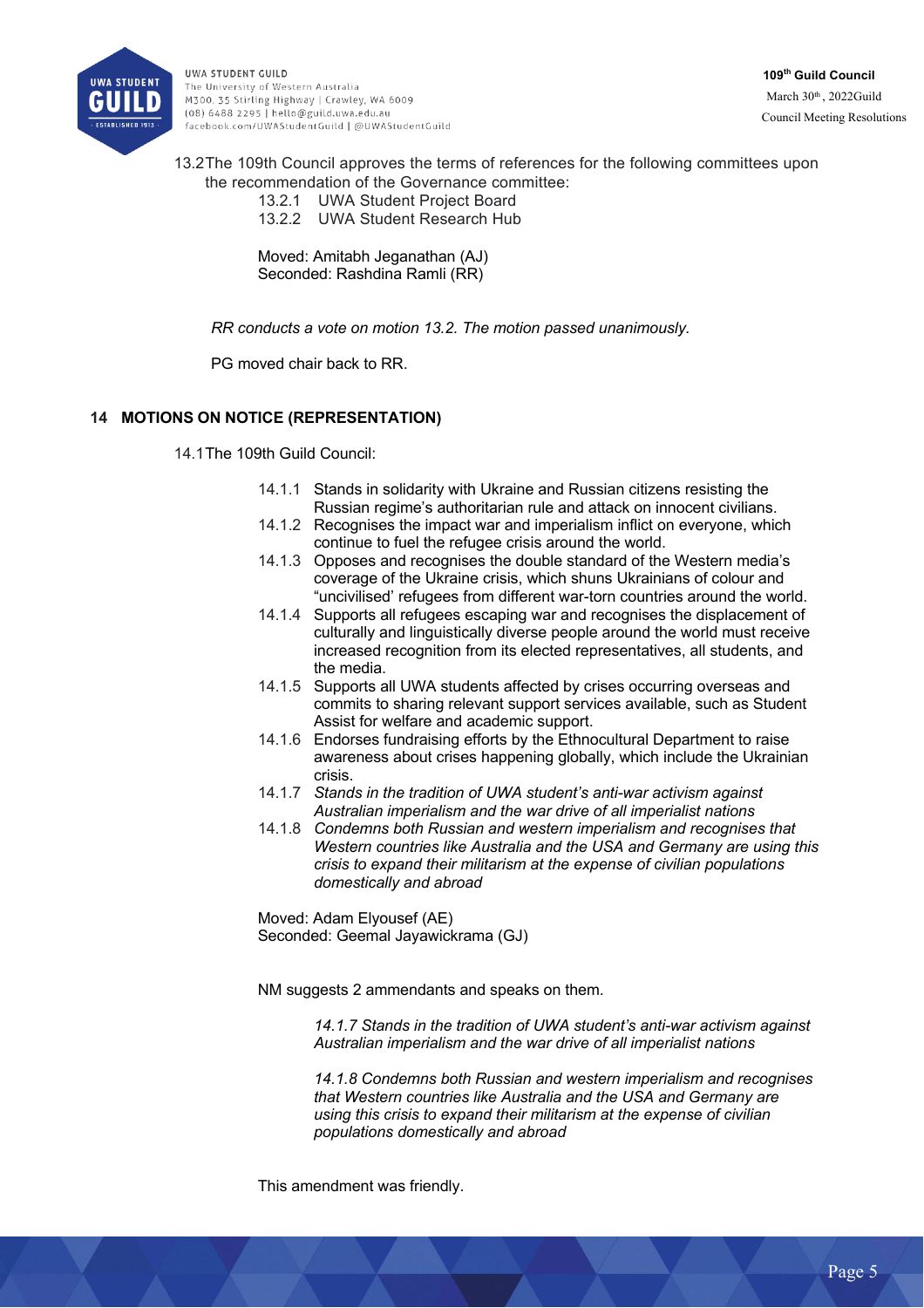

*RR conducts a vote on motion 14.1. The motion passed unanimously.* 

14.2The 109th Guild Council:

- 14.2.1 Expresses deep concern about the horrific findings of the National Student Safety Survey of 2021 which outline not only the prevalence of sexual harassment and assault at UWA but the unclear and unsatisfactory reporting and response processes currently in place
- 14.2.2 Extends solidarity to students who have survived these incidences and who have been affected by the release of these results
- 14.2.3 Thanks students and survivors who were able to lend their voices to this survey and acknowledge the personal impact of these surveys and discussions
- 14.2.4 Demands that UWA:
	- 14.2.4.1 Immediately inform UWA students of their plans to confront this issue
	- 14.2.4.2 Promptly review and improve the current reporting as well as responding processes in place
	- 14.2.4.3 Evaluate the effectiveness of the Inclusion & Diversity Committee and the working groups supporting it
	- 14.2.4.4 Deliver workshops and training to all university staff on sexual misconduct and responding to student disclosures made through official reporting procedures or otherwise
- 14.2.5 Directs the Guild to:
	- 14.2.5.1 Run a social media campaign through the Student Guild page to raise awareness and understanding of the abhorrent prevalence of sexual assault and misconduct
	- 14.2.5.2 Create a subcommittee to review the NSSS results and explore all potential actions to combat and eliminate sexual misconduct
	- 14.2.5.3 Require the completion of SARC Sexual Violence training by all Guild councillors before the end of Semester 1

Moved: Chloe Bryant (CB) Seconded: Saphire Carter (SC)

*RR conducts a vote on motion 14.2. The motion passed unanimously.* 

# **15 MOTION WITHOUT NOTICE (REPRESENTATION)**

RR moves a procedural motion to move chair over to PG for this motion.

- 15.1The 109<sup>th</sup> Guild Council:
	- 15.1.1 Wishes all Muslim UWA students a happy Ramadan and extends support to those fasting away from their families and/or in isolation due to Covid-19. 2.
	- 15.1.2 Encourages UWA students in isolation or overseas who are fasting to interact with the Muslim Students' Association, the Ethnocultural & International Students' Departments for support during Ramadan, and to reach out to the Guild's support services for extra support.
	- 15.1.3 3. Directs the University to work with relevant Guild Departments to cater to the needs of students whose assessments (e.g., quizzes, tests) coincide with religious celebrations. 4.
	- 15.1.4 Commits to promoting the Guild's academic support services & guidelines for how to apply for Special Consideration on religious grounds, on the Guild's social media.
	- 15.1.5 5. Supports the upcoming 'Open Air-Iftaar' hosted by the Ethnocultural Department and the Muslim Students' Association on April 13.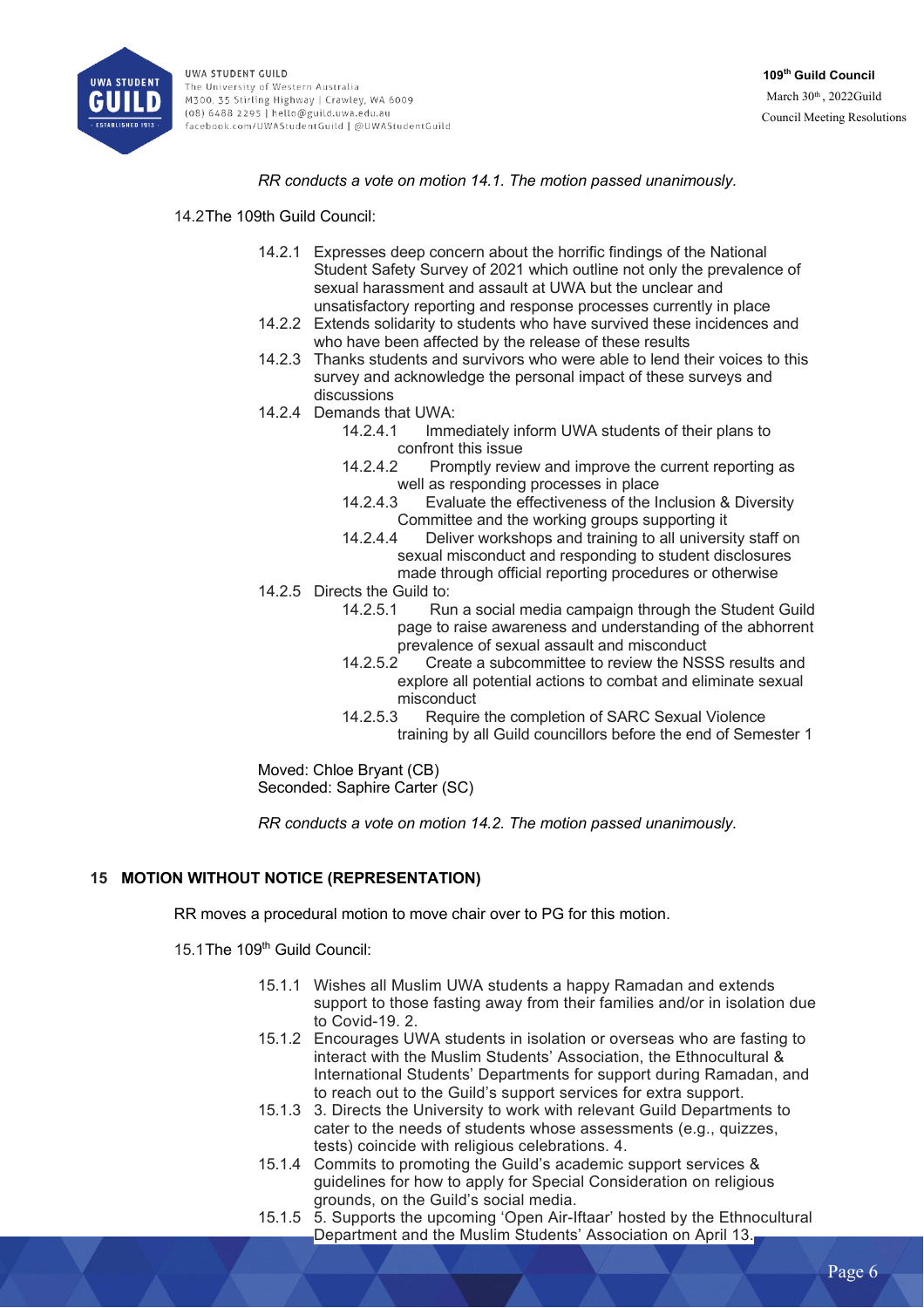

# Moved: Adam Elyousef (AE) Seconded: Rashdina Ramli (RR)

*RR conducts a vote on motion 15.1. The motion passed unanimously.* 

*AJ moved a procedural motion to limit discussions amount each motion to 10 min. This motion passed.* 

# 15.2 The 109<sup>th</sup> Guild Council:

- 15.2.1 Condemns the Federal Government's 2022 budget which is a nearsighted, in some cases punitive, document which fails to address the long-term needs of Australians.
- 15.2.2 Opposes the Federal Government's continual failure to address the needs of university students including but not limited to:
	- 15.2.2.1 Youth Allowance which supports over 300,000 students but only sitting at approximately 37 dollars a day.
	- 15.2.2.2 The hidden 5.4% cut in real terms to the higher education budget which is hidden behind the smokescreen of "record level funding."
	- 15.2.2.3 Lack of action in reducing or abolishing student HECS debt
- 15.2.3 Expresses serious concern for the blatant disregard for university students in the budget document.
- 15.2.4 Recognises that the so-called "cash-splash" is an irresponsible measure that will not relieve rising inflation and cost of living pressures.
- 15.2.5 Stands in solidarity with the statement issued by the National Union of Students and supports the "It's Time for Change" campaign and acknowledges the failure of both major parties to address the aforementioned issues.

Moved: David Hallam (DH) Seconded: Amitabh Jeganathan (AJ)

*NM moves a procedural motion to hear all of the late motions without prior explanation. This motion passed.*

# Debate:

- For:

- NM puts forward the following amendment:
	- § "15.2.5 … campaign and acknowledges that both labour and liberal governments are not prepared to support student needs"
	- DH is friendly but AJ is not friendly to the ammendant because the labour budget hasn't come out yet.
	- DH puts forward an alternative amendment to 15.2.5: "... and acknowledges the continual failure of both major parties to address the issues.
	- § *This ammendant was friendly to NM, DH and AJ. Passed automatically.*

*RR conducts a vote on motion 15.2. The motion passed unanimously.*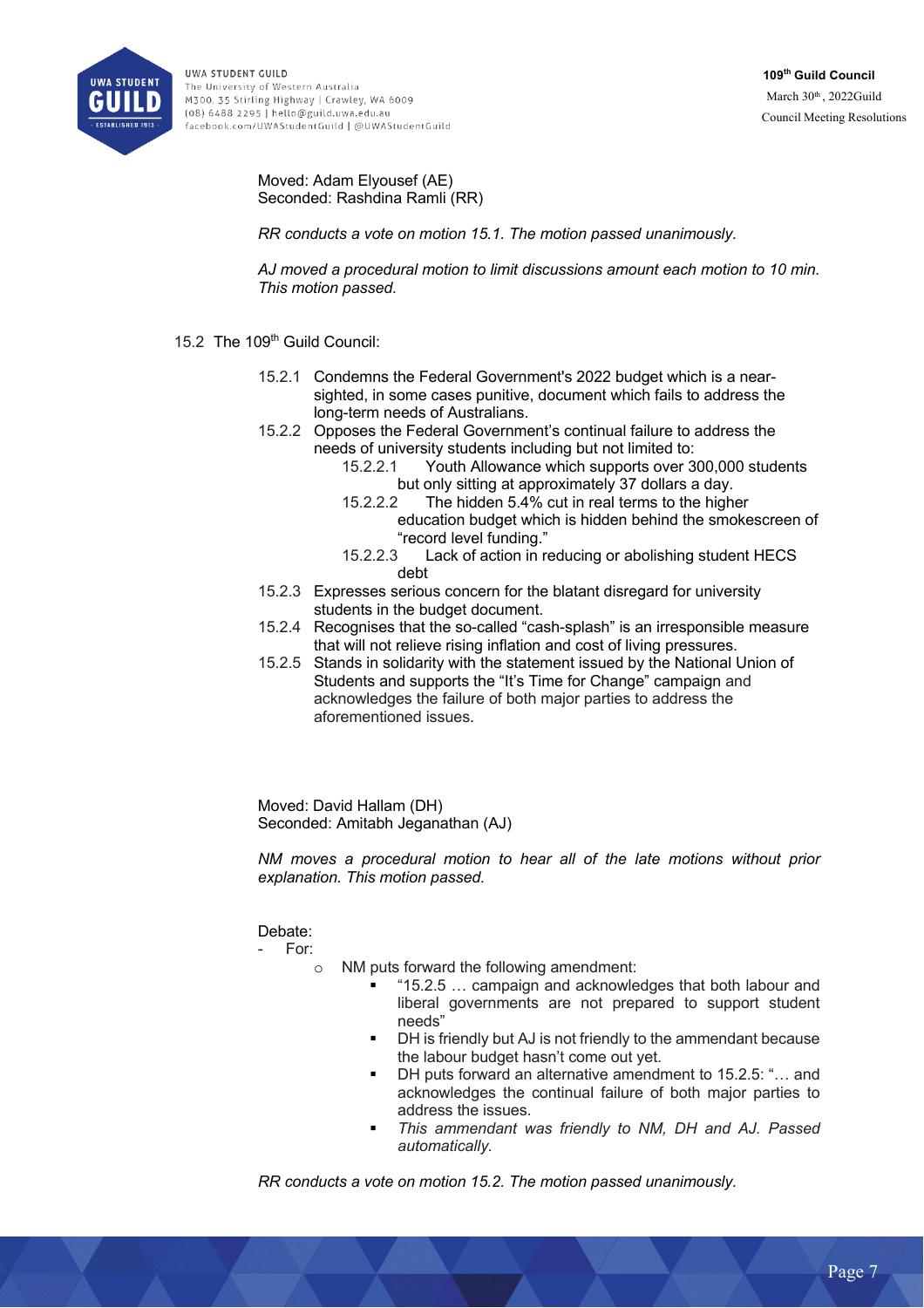

# 15.3 109th Guild Council:

- 15.3.1 Welcomes the NZ Government's offer to accept refugees from Australian detention.
- 15.3.2 Condemns the Australian Government for taking over nine years to finally action the agreement.
- 15.3.3 Urges the Australian Government to immediately grant visas to all remaining refugees in detention.
- 15.3.4 Opposes the retroactive nature of the policy which denies safety and asylum to all future refugees.
- 15.3.5 Endorses refugee human rights movements and supports all efforts to free refugees from detention.
- 15.3.6 Endorses the Students for Refugees club, praises their efforts and endorses their campaigns for all refugees.

Moved: David Hallam (DH) Seconded: Chloe Bryant (CB)

NM suggests an amendment for 15.3.1 to include "Refugees from Australian detention and temporary visas". DH is friendly to this

Debate:

*RR conducts a vote on motion 15.3. The motion passed unanimously.* 

- 15.4 The 109th Guild Council:
	- 15.4.1 Supports the NSW Nurses and Midwives' Association's March 31 statewide strike against the Perrottet Liberal government, building on their February action which was the largest strike of Australian nurses in a decade
	- 15.4.2 Stands in solidarity with staff demanding safe nurse-to-patient ratios, better pay and better working conditions, all of which have declined over the course of the pandemic
	- 15.4.3 Recognises that the Australian public health system is in crisis as a result of years of government underfunding, with staff working record amounts of overtime and double shifts in wards that are consistently dangerously understaffed, putting the health and lives of staff and patients at risk

Moved: Nicole McEwen (NM) Seconded: Catherine Cheesman (CC)

*RR conducts a vote on motion 15.4. The motion passed unanimously.*